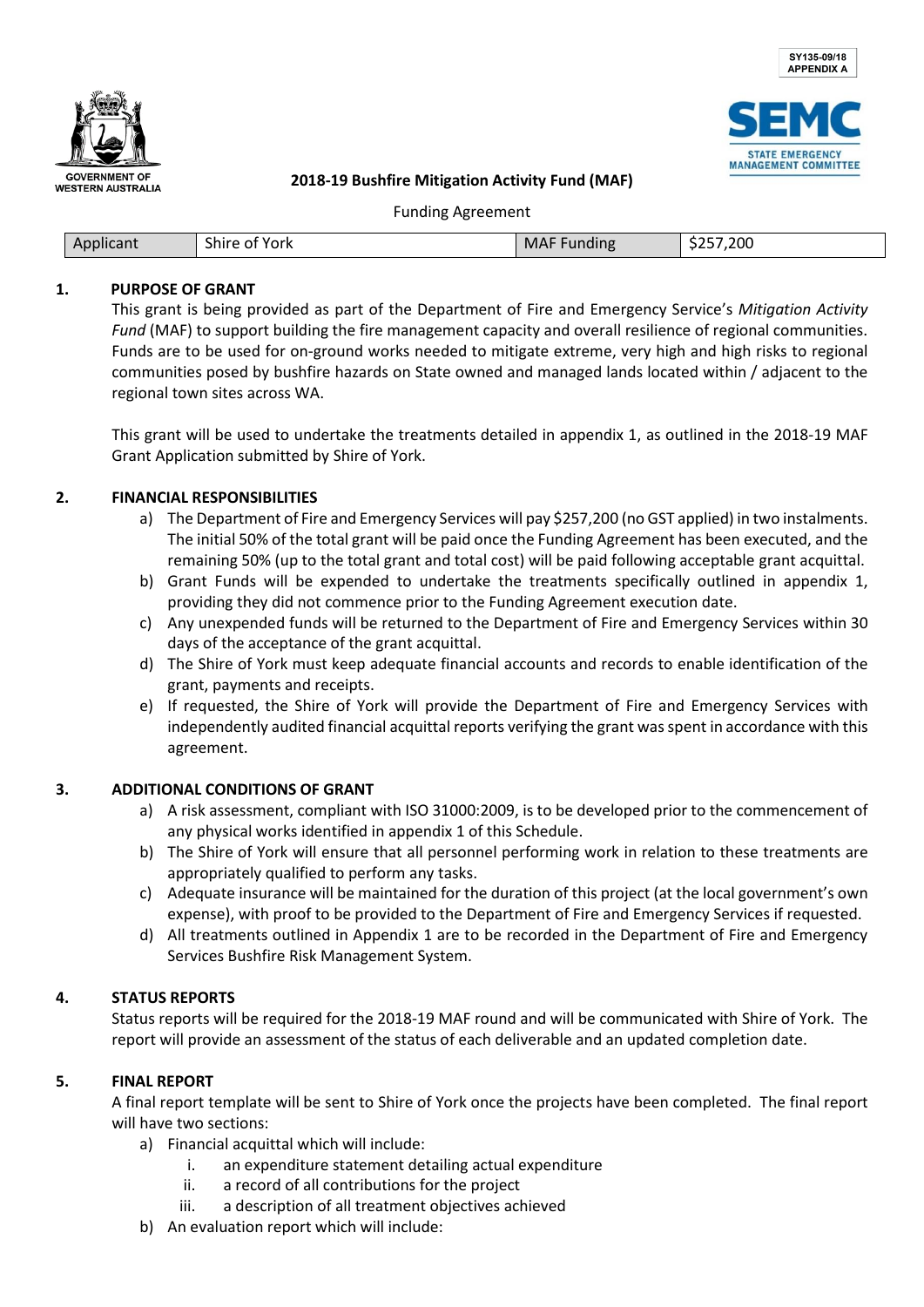- i. treatment evaluation
- ii. sustainability
- iii. statement regarding leveraged contributions

## **6. VARIATIONS**

Any variation must be requested and approved in writing, including variations to treatment completion dates.

## **7. ACKNOWLEDGEMENT**

The contribution from Royalties for Regions must be recognised on all material relating to the project. Approval must be sought from the Department of Fire and Emergency Services prior to release.

## **8. EXECUTED**

Name **Name Organisation** 

Signature **Position** 

Date